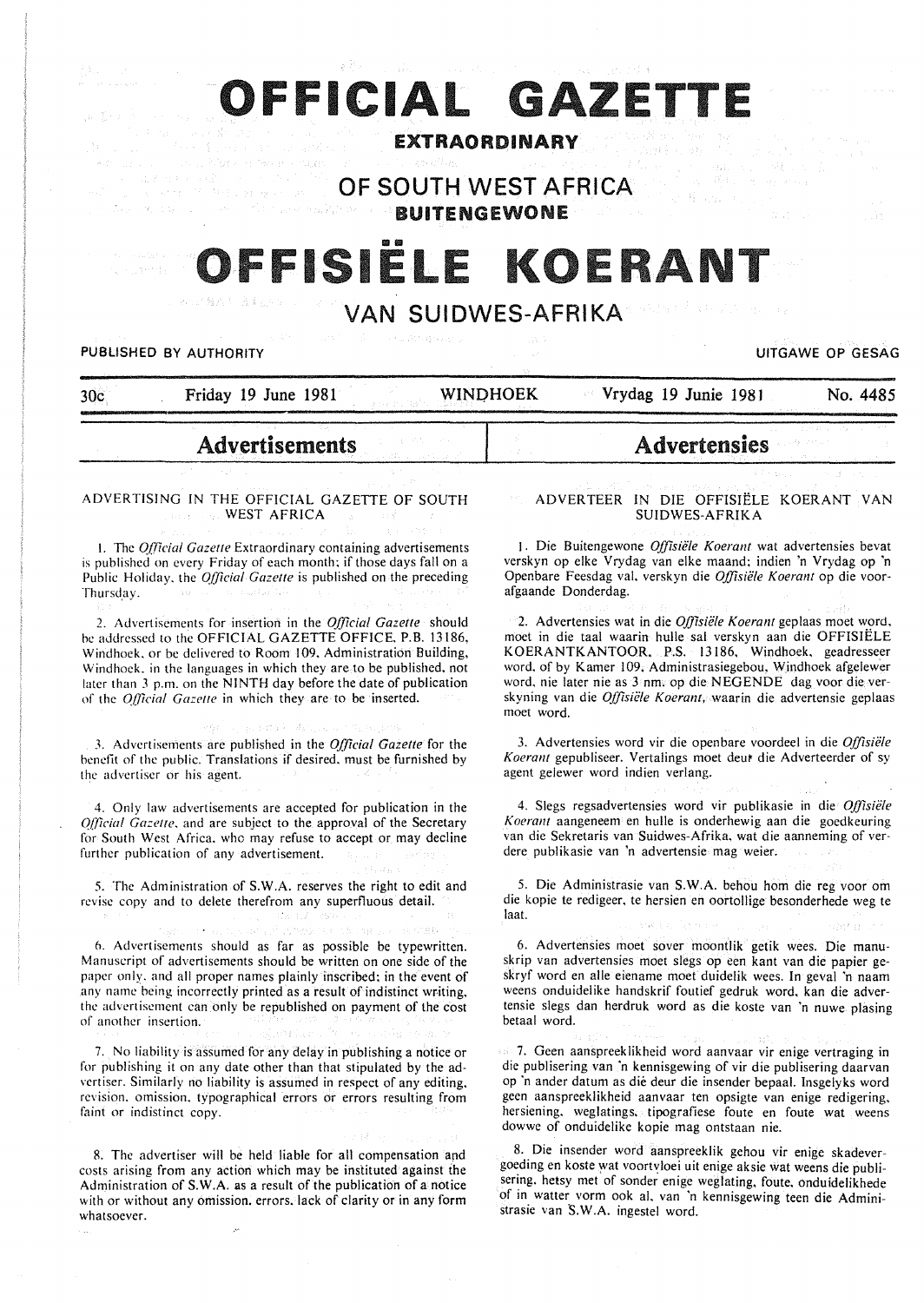9. The subscription for the *Official Gazette* is RI2,50 per annum, post free in this Territory and the Republic of South Africa, obtainable from Messrs. The Suidwes-Drukkery Limited, P.O. Box 2196, Windhoek. Postage must be prepaid by overseas subscribers. Single copies of the *Official Gazette* may be obtained from The Suidwes-Drukkery, Limited, P. 0. Box 2196, Windhoek, at the price of 30 c per copy. Copies are kept in stock for only two years.

10. The charge for the insertion of notices is as follows and is payable in the form of cheques, bills, postal or money orders:

#### LIST OF FIXED TARIFF RATES

| Standardised notices                                                                                                                                                                                                                                                            | Rate per<br>insertion |
|---------------------------------------------------------------------------------------------------------------------------------------------------------------------------------------------------------------------------------------------------------------------------------|-----------------------|
|                                                                                                                                                                                                                                                                                 | R.                    |
| Administration of Estates Acts notices: Forms J. 297                                                                                                                                                                                                                            |                       |
|                                                                                                                                                                                                                                                                                 |                       |
|                                                                                                                                                                                                                                                                                 | $-5,00$               |
|                                                                                                                                                                                                                                                                                 | 5,00                  |
| Change of name (four insertions)                                                                                                                                                                                                                                                | 25,00                 |
| Insolvency Act and Company Acts notices: J 28, J 29,                                                                                                                                                                                                                            | 6,00                  |
| 도시 1500 M 대형 가족 프로젝트<br>N.B. - Forms 2 and 6 - additional statements ac-                                                                                                                                                                                                        |                       |
| cording to word count table, added to the basic<br>tariff.<br>s and that the Virginian via all is the train of<br>Consigne Heaving vals repliced die Officer in the con-                                                                                                        |                       |
|                                                                                                                                                                                                                                                                                 |                       |
| Naturalisation notices (including a reprint for the ad-                                                                                                                                                                                                                         |                       |
| Slum Clearance Court notices, per premises and an 4,00                                                                                                                                                                                                                          |                       |
| Third party insurance claims for compensation  202.50                                                                                                                                                                                                                           |                       |
| Unclaimed moneys - only in the extraordinary of the layer<br>Official Gazette, closing date 15 January (per en-                                                                                                                                                                 |                       |
| try of "name, address and amount") A. animalization of the 0,80                                                                                                                                                                                                                 |                       |
|                                                                                                                                                                                                                                                                                 | Barnett Barnett       |
| Non-standardised notices<br>αν πουσκον στεφρομικά με τους και συμβού.                                                                                                                                                                                                           |                       |
| Company notices: its costs material state of case of single com-<br>go ha word be professed                                                                                                                                                                                     |                       |
| Short notices: Meetings, resolutions, offer of com-<br>promise, conversion of company, voluntary<br>windings-up; closing of transfer or members'<br>registers and/or declaration of dividends<br>$\mathcal{O}(\epsilon)$<br>Declaration of dividend with profit statements, in- | 11,00                 |
| Long notices: Transfers, changes with respect to<br>shares or capital, redemptions, resolutions, volun-                                                                                                                                                                         | 25,00                 |
|                                                                                                                                                                                                                                                                                 | 37,00                 |
| Liquidator's and other appointees' notices<br>Liquor Licence notices (in extraordinary Gazettes,                                                                                                                                                                                | 7,00                  |
| viz. June/Tvl, November/Cape, January/O.F.S.,<br>April/Natal), per bilingual application                                                                                                                                                                                        | 7,00                  |
| Orders of the Court:                                                                                                                                                                                                                                                            |                       |
| Provisional and final liquidations or sequestra-                                                                                                                                                                                                                                |                       |
| tions<br>Reductions or changes in capital mergers, offer of                                                                                                                                                                                                                     | 14,00                 |
| Judicial managements, curator bonis and similar                                                                                                                                                                                                                                 | 37,00                 |
|                                                                                                                                                                                                                                                                                 | 37,00                 |
|                                                                                                                                                                                                                                                                                 | 4,00                  |
| Supersessions and discharge of petitions (J 158)                                                                                                                                                                                                                                | 4,00                  |
| Sales in execution and other public sales:                                                                                                                                                                                                                                      | 18,00                 |
| Public auctions, sales and tenders:                                                                                                                                                                                                                                             |                       |
|                                                                                                                                                                                                                                                                                 | 6.00<br>15,00         |
|                                                                                                                                                                                                                                                                                 |                       |

9. Die jaarlikse intekengeld op die *Offisiële Koerant* is R12,50 posvry in hierdie Gebied en die Republiek van Suid-Afrika, verkrygbaar by die here Die Suidwes-Drukkery Beperk, Posbus 2196, Windhoek. Oorsese intekenaars moet posgeld vooruit betaal. Enkel eksemplare van die *Offisiële Koerant* is verkrygbaar van die here Die Suidwes-Drukkery Beperk, Posbus 2196, Windhoek, teen 30c per eksemplaar. Eksemplare word vir slegs twee jaar in voorraad gehou.

10. Die koste vir die plasing van kennisgewings is soos volg en is betaalbaar by wyse van tjeks, wissels, pos- of geldorders:

#### LYS VAN VASTE TARIEWE

| Gestandaardiseerde kennisgewings<br><b>TIPORIUM IN INP<mark>lasing</mark></b>                                                                                                                     | Tarief per<br>R |
|---------------------------------------------------------------------------------------------------------------------------------------------------------------------------------------------------|-----------------|
| erentzia zaindeteko eragilea eta barren egin daurrezagile beheria desena ere, izten zuen ez ere zen ez                                                                                            | 6,00<br>5.00    |
| Boedelwettekennisgewings: Vorms J. 297, J. 295, J.                                                                                                                                                |                 |
|                                                                                                                                                                                                   | 2,00            |
| Derdeparty-assuransie-eise om skadevergoeding                                                                                                                                                     | 2,50            |
| Insolvensiewet- en maatskappywettekennisgewings: J                                                                                                                                                |                 |
|                                                                                                                                                                                                   | 4.00            |
| L.W. -- Vorms 2 en $6$ -- bykomstige verklarings                                                                                                                                                  |                 |
| volgens woordetal-tabel, toegevoeg tot die basiese<br>tarief.<br>ras and critics accident                                                                                                         |                 |
| - Grupo e<br>we have been assessed to the product of                                                                                                                                              |                 |
|                                                                                                                                                                                                   | 25,00           |
| Naturalisasiekennisgewings (insluitende 'n herdruk vir                                                                                                                                            |                 |
| Onopgeëiste geld — slegs in die buitengewone $Off$ .                                                                                                                                              | 2.00            |
|                                                                                                                                                                                                   |                 |
| siële Koerant, sluitingsdatum 15 Januarie (per in-<br>skrywing van "naam, adres en bedrag")                                                                                                       |                 |
|                                                                                                                                                                                                   |                 |
|                                                                                                                                                                                                   |                 |
|                                                                                                                                                                                                   |                 |
| Nie-gestandaardiseerde kennisgewings<br>Dranklisensie-kennisgewings (in buitengewone Offi-<br>siële koerante, t.w. Junie/Tvl. November/Kaap,<br>Januarie/O.V.S., April/Natal) per tweetalige aan- |                 |
|                                                                                                                                                                                                   | 7.00            |
| the fit for which is a stronghold of good and provided to the                                                                                                                                     |                 |
| Geregtelike en ander openbare verkope:                                                                                                                                                            |                 |
|                                                                                                                                                                                                   |                 |
| Openbare veilings, verkope en tenders:                                                                                                                                                            |                 |
|                                                                                                                                                                                                   | 6,00            |
|                                                                                                                                                                                                   | 15,00           |
| Handelsmerke in Suidwes-Afrika                                                                                                                                                                    | 23,00           |
| Likwidateurs en ander aangesteldes se kennisgewings                                                                                                                                               | 11,00<br>7,00   |
| ○経済に対する スコース しょおうない みんじゅん マチュー                                                                                                                                                                    |                 |
| alla esti la della constituzione                                                                                                                                                                  |                 |
| Maatskappykennisgewings:<br>be a surg                                                                                                                                                             |                 |
| Kort kennisgewings: Vergaderings, besluite, aan-                                                                                                                                                  |                 |
| bod van skikking, omskepping van maatskappy,                                                                                                                                                      |                 |
| vrywillige likwidasies, ens.; sluiting van oordrag-<br>of lederegisters en/of verklarings van dividende                                                                                           | 11.00           |
| Verklaring van dividende met profytstate, notas in-                                                                                                                                               |                 |
|                                                                                                                                                                                                   | 25,00           |
| Lang kennisgewings: Oordragte, veranderings met                                                                                                                                                   |                 |
| betrekking tot aandele of kapitaal, aflossings, be-                                                                                                                                               |                 |
| sluite, vrywillige likwidasies                                                                                                                                                                    | 37,00           |
| Orders van die Hof:                                                                                                                                                                               |                 |
| Voorlopige en finale likwidasies of sekwestrasies                                                                                                                                                 | 14.00           |
| Verlatings of veranderings in kapitaal, samesmel-                                                                                                                                                 |                 |
| tings, aanbod van skikking                                                                                                                                                                        | 37.00           |
| Geregtelike besture, kurator bonis en soortgelyke.                                                                                                                                                |                 |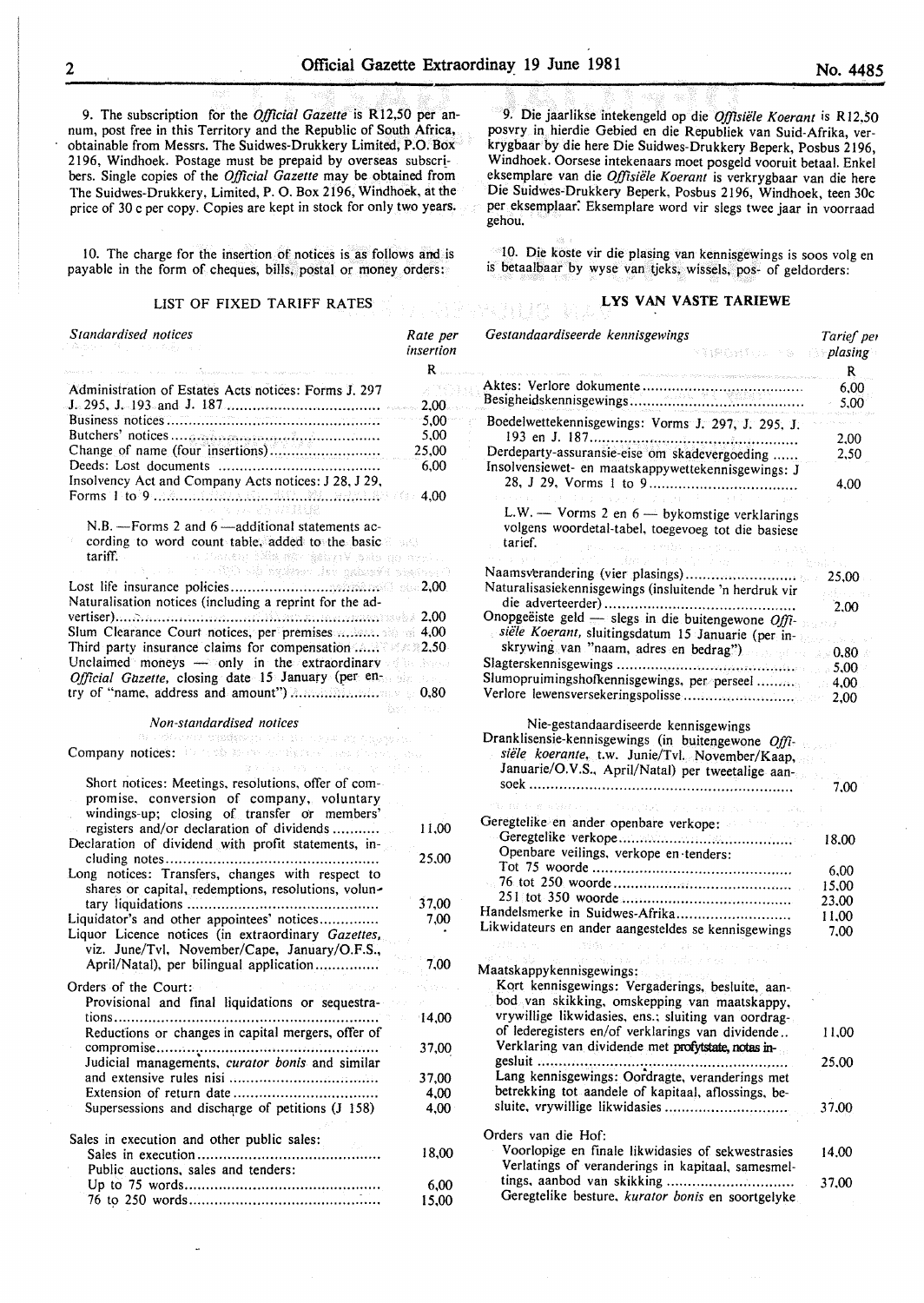251 to 350 words .......................................... . Trade marks in South West Africa ...................... . 23,00 11,00

#### Vorm/Form J 187

#### LIQUIDATION AND DISTRIBUTION ACCOUNTS IN DECEASED ESTATES LYING FOR INSPECTION

In terms of section 35(5) of Act 66 of 1965, notice is hereby given that copies of the liquidation and distribution accounts (first and final, *unless otherwise stated*) in the estates specified below will be open for the inspection of all persons interested therein for a period of 21 days (or shorter or longer if *specially stated)* from \_the date speculed or from the date of publication hereof, whichever may be the later, and at the offices of the Masters and Magistrates as stated.

Should no objection thereto be lodged with the Masters concerned during the specified period, the executors will proceed to make payments in accordance with the accounts.

168/80- HUBScH· Willie Kransplatz Reservaat, distrik Gibeon Elizabeth Hiibsch (Gebore de Klerk) Mariental Windhoek F. M. OEHL Windhoek

72/81 - WILDERS Cilas Jacobus Windhoek Martha Elizabeth Wilders Windhoek F. M. Oehl Windhoek

446/80 - DAMANT Roy Warner 5811 18 5116 00 6 Windhoek Windhoek Klaus Nieft- Keller & Neuhaus Trust Co. (Pty) Ltd. Windhoek

 $131/81$  - ZEISLER Lina 190406 0015 10 6 Windhoek Windhoek Klaus Nieft c/o Keller & Neuhaus Trust Co. (Pty) L:td. **Windhoek**<br>1981 - Alexandr Holl, amerikansk skriver († 1992)<br>1982 - Alexandr Alexandr, amerikansk formuler<br>1982 - Alexandr Alexandr, amerikansk formuler

超速系数 紅尾

#### Vorm/Form J 193 NOTICE TO CREDITORS IN DECEASED ESTATES

All persons having claims against the estates mentioned below are hereby called upon to lodge their claims with the executors concerned, within 30 days (or otherwise as indicated) calculated from the date of publication hereof. The information is given in the following order: Estate number, surname and christian names, date of birth, identity number, last address, date of death; surviving spouse's names, surname date of birth and identity number; name and address of executor or authorised agent, period allowed for lodgement of claims if *other than* 30 *days.* 

198/81 - VAN ALPHEN Roland Pascal 08 09 1923 230908 5011 00 8 Aschenbornstraat 57 Pionierspark Windhoek 14 05 1981 Barclays-Nasionale Bank Beperk Windhoek

199/81 - KUSCHKE Werner Hermann Gustav 28 11 1921 211128 01 0005 4 Staatshospitaal Duplex Woonstel Nr. 6 Windhoek 15 05 1981 Julia Ruth Kuschke (gebore Kooy) 03 04 1923 230403 0002 00 4 Barclays-Nasionale Bank Beperk Windhoek

en uitgebreide bevele nisi ................................ . Verlenging van keerdatum ............................... . Tersydestellings en afwysings van petisies (J 158) 37,00 4,00 4,00

e se en la seu para la visiba de la partida<br>19 de julio: La seu marca de la Persión nombre<br>19 de julio: La partida de la visiba de la partida

#### LIKWIDASIE- EN DISTRIBUSffiREKENING IN BESTORWE BOEDELS WAT TER INSAE LE

음악 가격

Ingevolge artikel 35(5) van Wet 66 van 1965, word hierby kennis gegee dat duplikate van die Iikwidasie- en distribusierekenings (eerste en fmale, *tensy anders vermeld)* in die boedels hieronder vermeld, in die kantore van die Meesters en Landdroste soos vermeld en gedurende 'n tydperk van 21 dae ( of korter of Ianger *indien spesiaal vermeld)* vanaf gemelde datums of vanaf datum van publikasie hiervan, as dit later is, ter insae lê van alle persone wat daarby belang het.

Indien binne genoemde tydperk geen besware daarteen by die be-·okke Meesters ingedien word nie, gaan die eksekuteurs oor tot die tbetalings ingevolge gemelde rekenings.

111/80 - HEGEWISCH Erika Else Margarethe Otjiwarongo Otjiwarongo Windhoek Barclays-National Bank Limited Windhoek

19/81 - FREDERICKS Jacob Liideritz Liideritz Windhoek Barclays-Nasionale Bank Beperk Windhoek

106/80- SCHREIBER Friedrich Paul Robert 320901 5007 00 2 Windhoek Tweede en Finale Windhoek Barclays National Bank Limited Windhoek

378/80- VAN ZYL Alida Jacoba 180825 0010 00 1 Middelplaas Distrik Warmbad Suidwes-Afrika Karasburg Windhoek Volkskas Beperk Pretoria

renco eo atraba (quarrenca e<br>Mondo eo atraba (quarrenca

2番数はつうやんしゅ ほどえだはなぎ

#### KENNISGEWING AAN KREDITEURE IN BESTORWE BOEDELS

Aile persone wat vorderinge het teen die boedels hieronder vermeld, word hierby versoek om hul vorderinge by die betrokke eksekuteurs en binne 'n tydperk van 30 dae (of andersins soos aangedui) gereken vanaf die datum van publikasie hiervan in te !ewer. Die inligting word verstrek in die volgorde: Boedelnommer, familienaam en voorname, geboortedatum, persoonsnommer; laaste adres, datum oorlede; nagelate eggenoot(note) se name, familienaam, geboortedatum en persoonsnommer; naam en adres van eksekuteurs of gemagtigde agent, tydperk toegelaat vir lewering van vorderings *indien anders as* 30 *dae.* 

168/80- HUBSCH Willie 10 08 1915 Kransplatz Reservaat, Gibeon, distrik Mariental22 06 1979 Elizabeth Hiibsch (gebore de Klerk) F. M. Oehl Trust Windhoek

171/81 - BRUWER Jacobus Daniel 25 012 1931 311225 5032 00 5 Plaas Uitspan Grootfontein 9 April 1981 Bruwer Petronella Dorothea Mev. P. D. Bruwer P/A Gertenbach & Van Zyl Posbus 43, Grootfontein 30 dae Windhoek SW A

化管壁积蓄